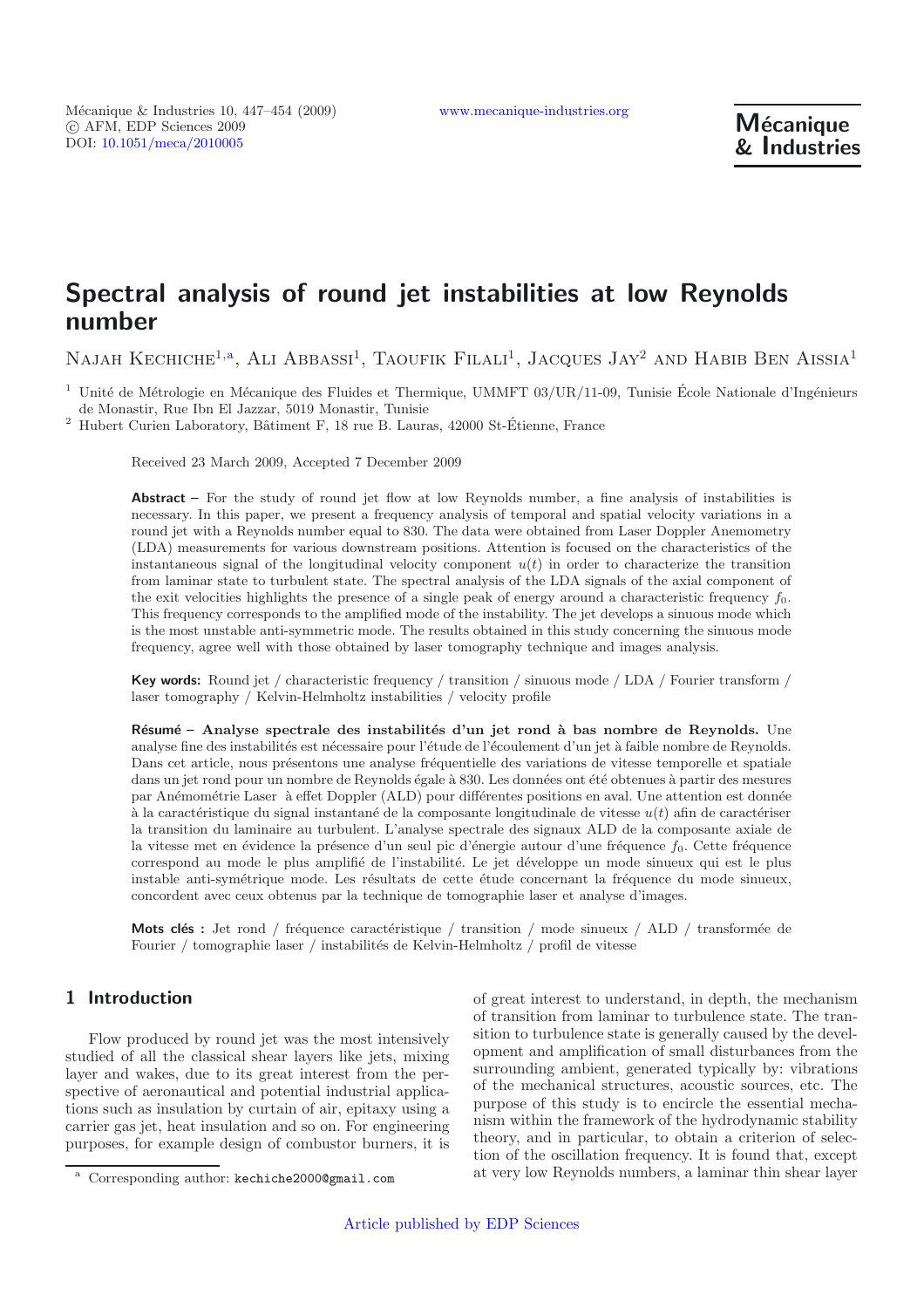with constant density is unstable to arbitrarily small disturbances. These disturbances evolve by selective amplification as they convect downstream [\[1](#page-7-0)]. The migration of vorticity resulting from the instability forms axisymmetric or helical structures accompanied by large amplitude fluctuations. Generally, these structures interact with one another and contribute significantly to entrainment and mixing by convective transport [\[2\]](#page-7-1); and to the generation of acoustic noise [\[3](#page-7-2), [4](#page-7-3)]. The linear stability theory describes, in a very satisfactory way, the initial instability development of the thin shear layer, which rolls up in discrete vortices of Kelvin-Helmholtz instabilities [\[5,](#page-7-4) [6\]](#page-7-5). Cohen and Wygnanski [\[7](#page-7-6)] showed that linear stability theory is able to predict details of the instability jet characteristics as the spectral distribution of the velocity perturbations. The varicose mode gives rise to axisymmetric, ring shaped vortices, whereas the amplification of the first helical mode  $(m = 1,$  where m is the azimuthal wave number) gives birth to helix vortices [\[8\]](#page-7-7). Linear analysis provides that, generally two modes of instabilities are observable in the free round jet, the varicose mode which is characterized by an axisymmetric development of the vortices (in the shape of rings) and the helical mode which corresponds to an antisymmetric configuration (progression in helix) [\[9\]](#page-7-8).

In order to study the instability of an air jet, Boujemaa et al. [\[10\]](#page-7-9) have performed an experimental study, using the LDA technique, to measure the velocity component at the jet exit. For their study, the Reynolds number is in the range  $(500 < Re<sub>D</sub> < 7000)$ . They noticed that, for Reynolds numbers lower than 500, the flow was laminar even far from the nozzle exit (up to 30D). Beyond this limit, the helical mode becomes visible. However, they showed that the varicose mode starts to develop from approximately Reynolds number equal to 900.

Zaouali et al. [\[11\]](#page-7-10) have studied an incompressible, axisymmetric and downward free jet of air using the tomography Laser technique. In their study, these authors show that the laminar zone is being spread out over 17.5D for a Reynolds number ( $Re = 830$ ). For Reynolds number equal to 1700, the degeneration of the vortical structures starts at 6D which made them notice that the varicose mode is the most unstable.

A direct numerical simulation study, using a temporal approach under the assumption that the studied instabilities are of convective nature, was made by Brancher [\[12\]](#page-7-11). This study showed that a weak excitation can start in the jet, which presents the oscillating type behaviour, an optimal response around a resonance frequency. The presence of self sustained oscillations in all the flow is the signature of a global mode [\[13\]](#page-7-12).

A spectral analysis of the natural free plane jet realized by Meyer and Faghani [\[14,](#page-7-13) [15\]](#page-7-14) showed that it is not very obvious to encircle the range of the excitations frequencies, due not only to the external disturbances, but also to those generated upstream jet emission. The examination of the power spectral density signals of the natural jet emission, showed that oscillations come from fluctuations at low frequencies (of frequencies average 8 Hz) induced by the blower engine. The same authors and others underlined the difficulty of a frequential study of a natural jet in which the organization of vortical structures is intermittent. They also noted that the events which characterized the jet, such as vortex, rolling up or pairings, occur neither at fixed positions nor in a periodic way in time. Compared to the forced jet, the free jet thus constitutes a stage towards a flow less organized, which makes the analysis difficult. In the zone close to the free jet, as for the whole of the free sheared layers, initial mixing layers instabilities, develop until leading to vortex and rolling up at an abscissa  $X_{s}$  (X is the streamwise direction of the jet). This abscissa would mark the saturation of the fundamental instability with a frequency  $f_0$  [\[2](#page-7-1)]. In fact, this is the most amplified frequency by the jet in the unstable frequencies band. At the end of the potential zone, the frequency f of the passage of vortical structures makes it possible to define the jet mode, whose relationship with the initial frequency instability of the mixing layer is not always simple [\[16\]](#page-7-15).

In this paper, we propose an experimental study of the primary instability of an axisymmetric, downward and isotherm jet with initial uniform velocity profile (tophat). The experimental technique used to analyse the mechanism of the primary instability, which occurs in the transition region near to the exit of the nozzle, is the Laser Doppler Anemometry (LDA). A local instantaneous longitudinal velocity component is obtained and then analysed by means of Fourier transform. The results obtained from the spectral analysis of the velocity fluctuation evolution enabled us to determine the characteristic frequency of the sinuous mode, which is the most unstable mode in the primary transition region at Reynolds number equal to 830. This experimental investigation is aimed at obtaining a clear physical understanding of the unstable modes which evolve in the near field (or the transition region) of round jets. We have chosen conditions for which the flow is incompressible and buoyancy effects are negligible with a long laminar zone as suggested by Ben Aissia [\[17](#page-7-16)].

## **2 Experimental apparatus and procedures**

#### **2.1 Experimental arrangement**

Experiments were carried out on air into air axisymmetric free jet, which is generated by an axisymmetric nozzle of internal diameter equal to 12.4 mm. The geometry of the nozzle was conceived so as to obtain a uniform profile velocity in the ejection section (top-hat). The jet velocity measurement was performed by using Laser Doppler Anemometry (LDA) in forward scatter. A schematic representation of the experimental device is given in  $(Fig. 1)$  $(Fig. 1)$ . The air coming from a tank passes through a filter with low porosity  $(0.8 \mu m)$ , its function is to remove the impurities, such as the water droplets because the presence of such particles can distort measurements by LDA technique. A valve punch placed downstream allows a manual fitting of the adjustment to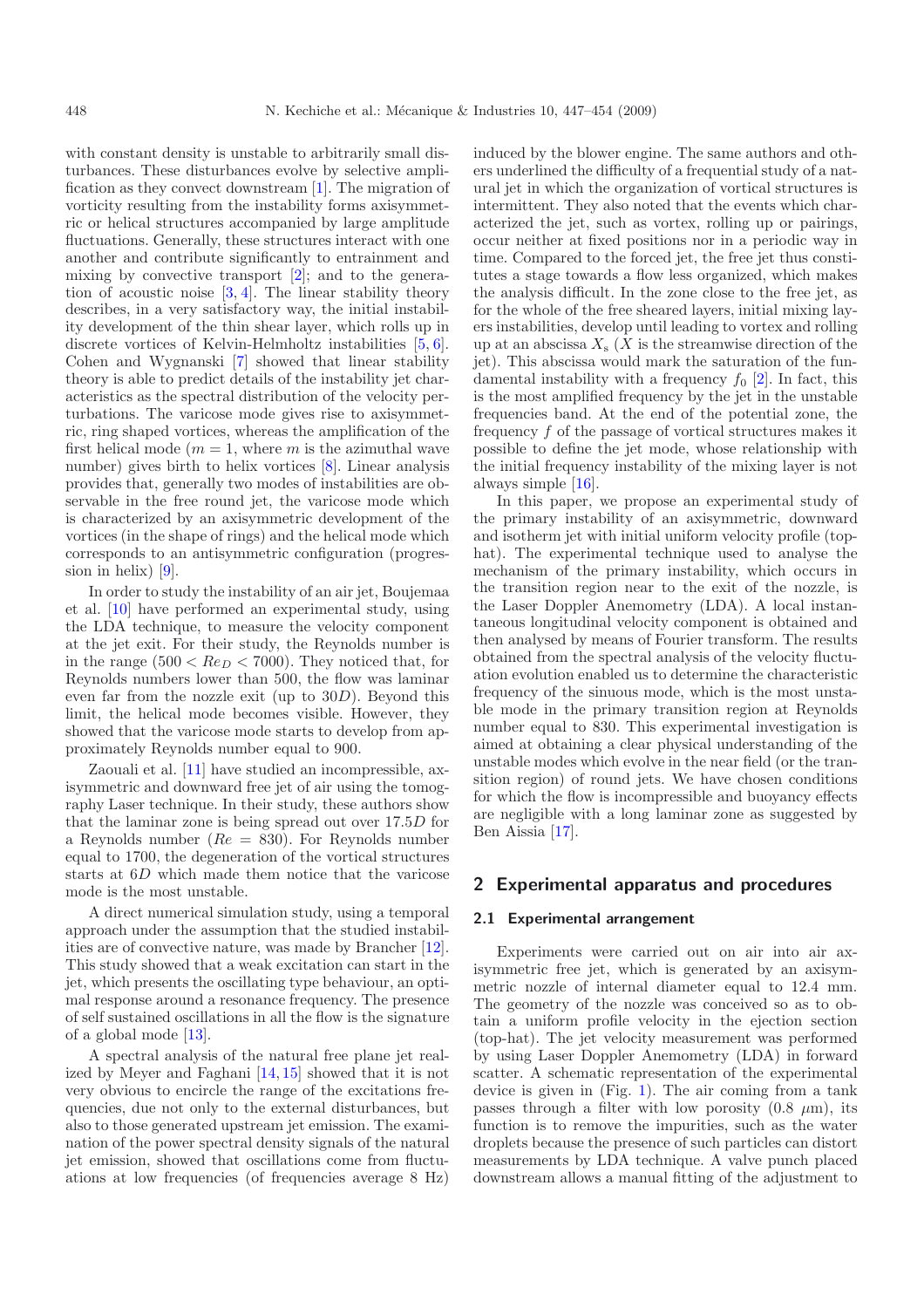<span id="page-2-0"></span>

**Fig. 1.** Schematic of the measurement region and instrumentation.

regulate finely the flow rate, therefore a Reynolds number is well defined at the nozzle exit  $Re = U_0 D/\nu$ , (where  $\nu$  is the kinematic viscosity), based on the characteristic exit mean velocity  $U_0$  and on the characteristic transverse dimension  $D$  of the internal diameter of the nozzle. The flow crosses a smoke generator and before arriving at the exit of the nozzle, it passes through a plenum chamber. The latter is made up primarily of a honeycomb and screens which managed the jet flow quality, which produced a laminar flow at the exit of the nozzle. The nozzle is assembled vertically on a micrometric displacement system, which allows the positioning of the nozzle according to the vertical and horizontal directions,  $x$  and  $y$ , respectively. The jet is injected vertically (downward), with the velocity value  $1.04 \text{ m.s}^{-1}$  at the exit of the nozzle giving a Reynolds number equal to 830 in the present investigation. The seeding of the flow was by incense particles with a diameter varying between 0.5 and 5  $\mu$ m. These particles are chosen in order to keep the fluid nature and are produced by a smoke generator [\[17](#page-7-16)]. Two parallel and coherent rays, resulting from the emission optics are focused at the measurement point: an interference phenomenon takes place with an interfrange equal to 2.85  $\mu$ m. The particles which pass through the measurement point will reflect the light with a Doppler frequency proportional to their velocities. The reflected light is detected by a photomultiplier disposed in front of the measurement volume. The signal corresponding to each particle is called "burst". The frequency and other data, for example: period's number, passage times, time interval between each burst are given starting from the DISA 55L90a particles counter (DANTEC). A storage oscilloscope is used to obtain information on the output signal of the particles counter. An acquisition card was designed to acquire

the data through a computer [\[18\]](#page-7-17). The whole system is enclosed in a Plexiglas cell with a volume of  $6 \text{ m}^3$  to isolate the jet from external disturbances. The temperature of the room is kept uniform by air conditioning. The obtained data will enable us to observe the principal frequencies at the centreline of the jet flow.

In this study, the data were obtained by Laser Doppler Anemometry  $(LDA)$  and only the axial  $u$  velocity component has been considered. The signals from LDA were acquired at a sampling rate of 100 kHz. In each measurement, 4096 samples were acquired corresponding to signal duration of 40 ms.

The velocity signals were obtained at one horizontal distance  $r/D = 0$  (where r is the spanwise direction and D is the internal diameter of the nozzle) and at several longitudinal distances  $x/D$ , where x is the streamwise distance measured from the nozzle exit. We have used a non uniform step in the streamwise direction  $x$  of the jet. At the exit of the nozzle we have used a step equal to 10 mm, after the potential core we have increased the step to 20 mm to be able to go further downstream in the flow direction. The Fourier analysis has been widely used to characterize flows in which interacting modes are dominant [\[19](#page-7-18)].

#### **2.2 Inflow boundary conditions**

Before examining in depth the development and evolution of instabilities in the jet, it is necessary to define the mean characteristics of the initial shear layer. This description should include essentially the mean velocity and the intensity of turbulence which give the level of disturbances that exist in the initially laminar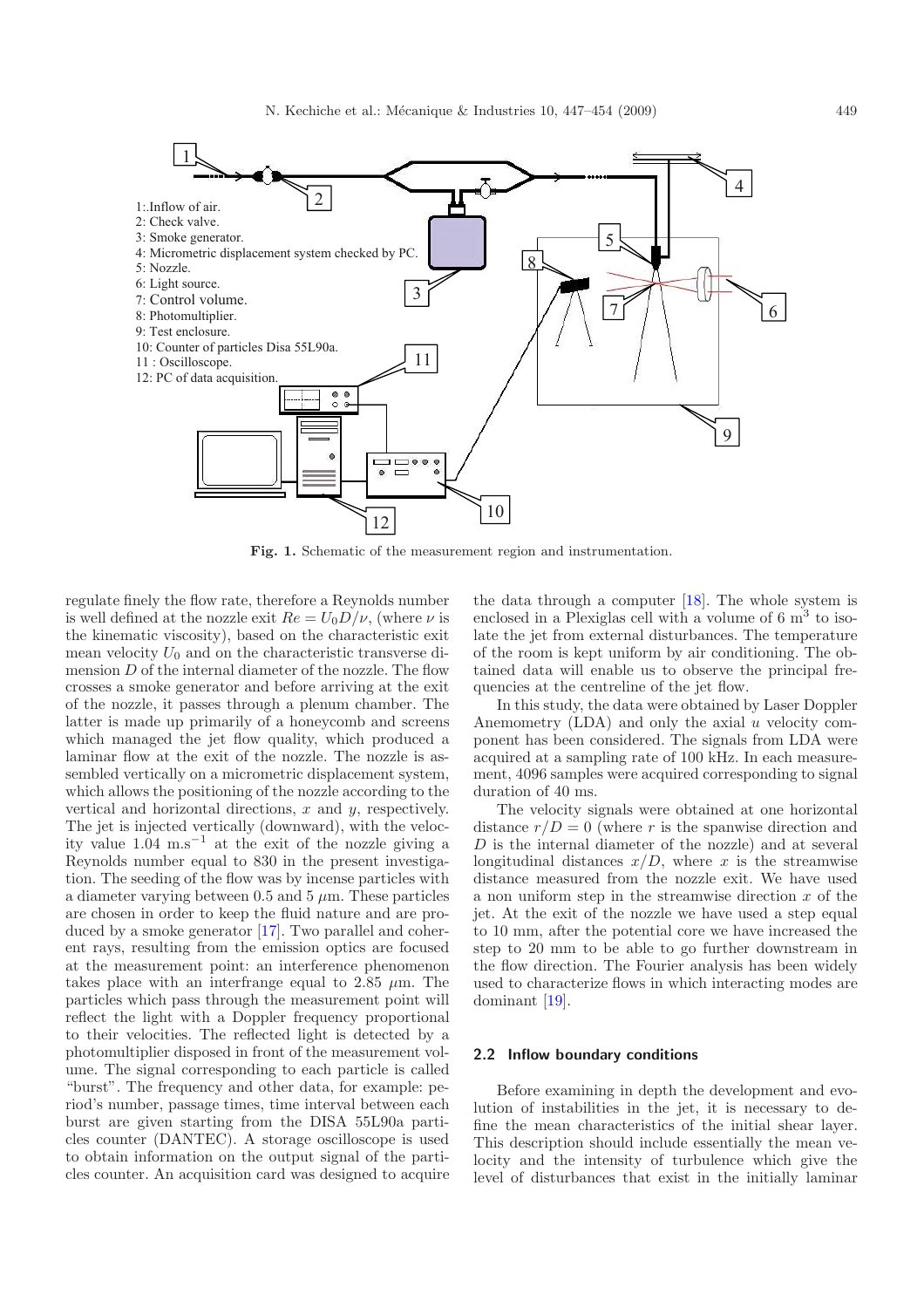

<span id="page-3-0"></span>**Fig. 2.** (a) Inlet mean velocity profile. (b) Turbulence intensity profile.

boundary layer. These inflow boundary conditions are obtained starting from local measurements by LDA technique. Figures [2a](#page-3-0), [2b](#page-3-0) show the exit boundary-layer mean velocity  $U/U_0$  and the longitudinal fluctuation intensity  $u'/U_0$  profiles, measured 0.16 downstream from the exit plane. The data in this figure were taken as close as possible to the nozzle exit using the LDA technique. Near the exit, the jet has a uniform (top-hat) profile as shown in Figure [2a](#page-3-0). It should be noted that the mean velocity remains constant in the potential core region and decreases due to the increase in the rate of ambient gas that enters in the jet flow. The observation of the mean velocity profile let us consider that the first transition region behaves like a mixing layer [\[6,](#page-7-5) [21\]](#page-7-19). The momentum thickness  $\theta$  is

<span id="page-3-1"></span>

**Fig. 3.** Evolution of the axial turbulence intensity.

defined by  $\theta = \int_{0}^{\infty}$ 0  $\frac{U}{U_0}\left(1-\frac{U}{U_0}\right)$  dy and has a value of order 0.5 mm at the streamwise distance  $x/D = 0.16$  which gives for  $R/\theta$  the value of 12.4. The broadband turbulence,  $u'/U_0$  at this location of the flow  $(x/D = 0.16,$  $r/D = 0$ ) is approximately 0.4% including instrument noise. The longitudinal velocity fluctuation intensity profiles  $u'/U_0$  (Fig. [2b](#page-3-0)) exhibit a peak at  $r/D = 0.484$ , this being typical of jets with initially laminar shear layers [\[20](#page-7-20)]. Both the mean and fluctuating velocity data indicate that the initial boundary-layer at the exit of the nozzle is laminar for the Reynolds number 830.

## **3 Results and discussions**

For the jets, the transition from laminar to turbulence state takes place at some downstream distances from the nozzle. This can be seen more clearly, as shown in Figure [3,](#page-3-1) by observing the turbulence intensity,  $\sqrt{\overline{u'^2}}/U_0$ , (where  $\sqrt{\overline{u'^2}}$  is defined as the rms longitudinal fluctuating velocity and  $U_0$  is defined as the centreline velocity at the nozzle exit) at increasing downstream distances  $x/D$  for Reynolds number equal to 830. At  $x/D$  of 3.38 and 9.84 the measured values of the turbulence intensities are approximately 0.4%. Comparison between the intensities at  $x/D$  of 30.8, 32.42 and 34 shows a gradual increase of turbulence intensity. The maximum of turbulence intensity of over 0.7% occurs at  $x/D = 34$  at the center of the jet. The production of turbulence by mean flow takes place in the high shear-region. The existence of the maximum at the centreline can only be attributed to large scalemixing across the jet. In short, for the Reynolds number equal to 830 used in the present investigation, the turbulence intensity increases, reaches a maximum value and then decreases. The location  $x/D$  which corresponds to the rapid rise in the  $\sqrt{\overline{u'^2}}/U_0$  values may indicate transition from laminar to turbulence state. The value of the streamwise distance  $x/D$  corresponding to maximum of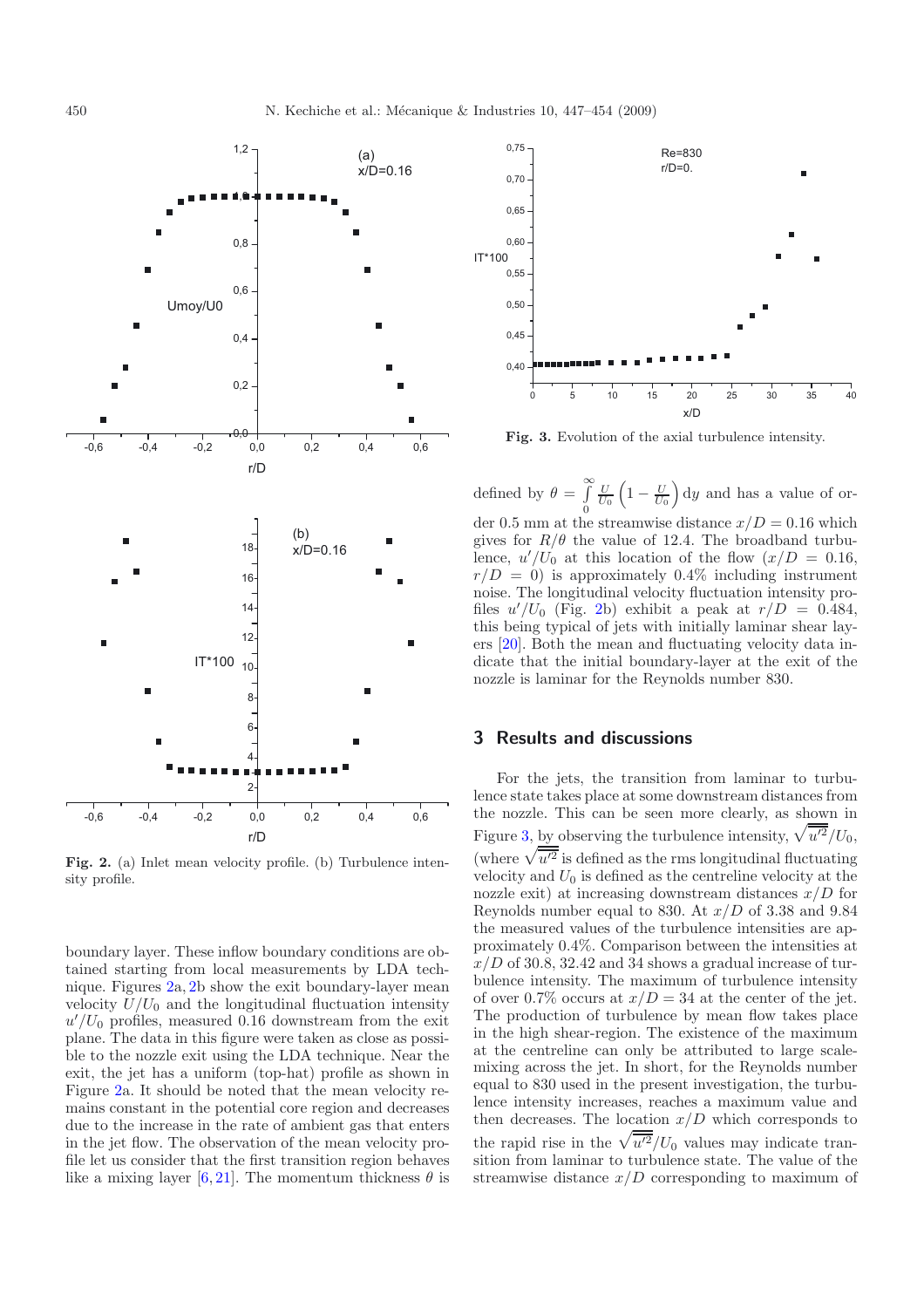<span id="page-4-0"></span>

**Fig. 4.** Evolution of the centreline axial velocity.

turbulence intensity is of order  $x/D = 34$  in the present study as shown in Figure [3.](#page-3-1)

Figure [4](#page-4-0) shows the centreline axial velocity,  $U_c$ , in the jet for the Reynolds number 830. Near the nozzle, the centreline velocity decreases only slightly with streamwise distances  $x/D$  and in an approximately linear manner. Further downstream a location is reached where the centerline velocity decreases rapidly. The decrease in the centreline velocity is caused by the transition from laminar to turbulence state with high transfer of momentum. It defines another indicator to the transition region as well as the turbulence intensity.

We measured along the vertical axis of the jet a velocity value equal to  $1.04 \pm 0.052$  m.s<sup>-1</sup> for axial distances varying between  $x = 2$  mm and  $x = 422$  mm with an uncertainty value  $\Delta x = 0.01$  mm. The number of the FFT windows is 54 and 4096 samples per windows were taken at each measurement point.

The results are obtained by a spectral analysis carried out on the spectra of the longitudinal velocity fluctuation of the jet. These data are represented in a normalized scale in order to be able to follow the evolution of the characteristic frequency in the flow direction.

For a Reynolds number value equal to 830, the power spectral density (PSD) evolutions are represented in Figures [5a](#page-4-1) and [5b](#page-4-1) for two longitudinal distances  $x/D$  near the exit of the nozzle. As shown on (Fig. [5a](#page-4-1)), we notice the presence of several frequencies which have low values of PSD but they have the same order of magnitude. The jet is the result of a complex interaction between several modes which can grow or decay. At  $x/D = 9.8$  (Fig. [5b](#page-4-1)), for a frequency about 11 Hz, a peak appears.

Figures [6a](#page-5-0) and [6b](#page-5-0) show, for longitudinal positions  $x/D$ equal to 17.9 and 25.9, respectively, the existence of a frequency peak which has an important value of PSD. But, at these distances, other peaks are present near to the maximal peak, this could be explained by the fact that several modes mix or by the instability of the one mode.



<span id="page-4-1"></span>**Fig. 5.** Spectra of fluctuation velocity for *Re* = 830, (a):  $x/D = 3.387$ , (b):  $x/D = 9.838$ .

For larger values of  $x/D$ , Figures [7a](#page-5-1) and [7b](#page-5-1), we notice the presence of a characteristic frequency around 9 Hz. For this frequency, the value of PSD is equal to 0.14 in the section  $x/D = 30.8$  (Fig. [7a](#page-5-1)) and grows to finally reach a maximum value equal to 7.8 for  $x/D = 34$  (Fig. [7b](#page-5-1)). We observe the presence of two peaks which appear towards  $x/D = 17$  and persist up to 30D with better definition at the distance  $x/D = 34$ . A third peak at weaker frequency appears downstream i.e. with  $x/D = 30$  and seems to develop towards  $x/D = 34$ .

It should be mentioned that the last position  $x/D =$ 34 is particular because it corresponds to the zone in which the mean velocity falls quickly and the value of the turbulence intensity increases considerably (Fig. [3\)](#page-3-1).

In fact, other instabilities are born at this position  $x/D = 34$  (secondary instabilities). It is noticed that the other frequencies which were present in the jet at the region close to the exit of the nozzle have a low amplitude compared to that of the most unstable jet mode at the longitudinal distance  $x/D = 34$ . For this Reynolds, the most unstable mode is the sinuous mode.

As the origin of natural perturbations is upstream of the jet exit, the spectral analysis of the LDA signals of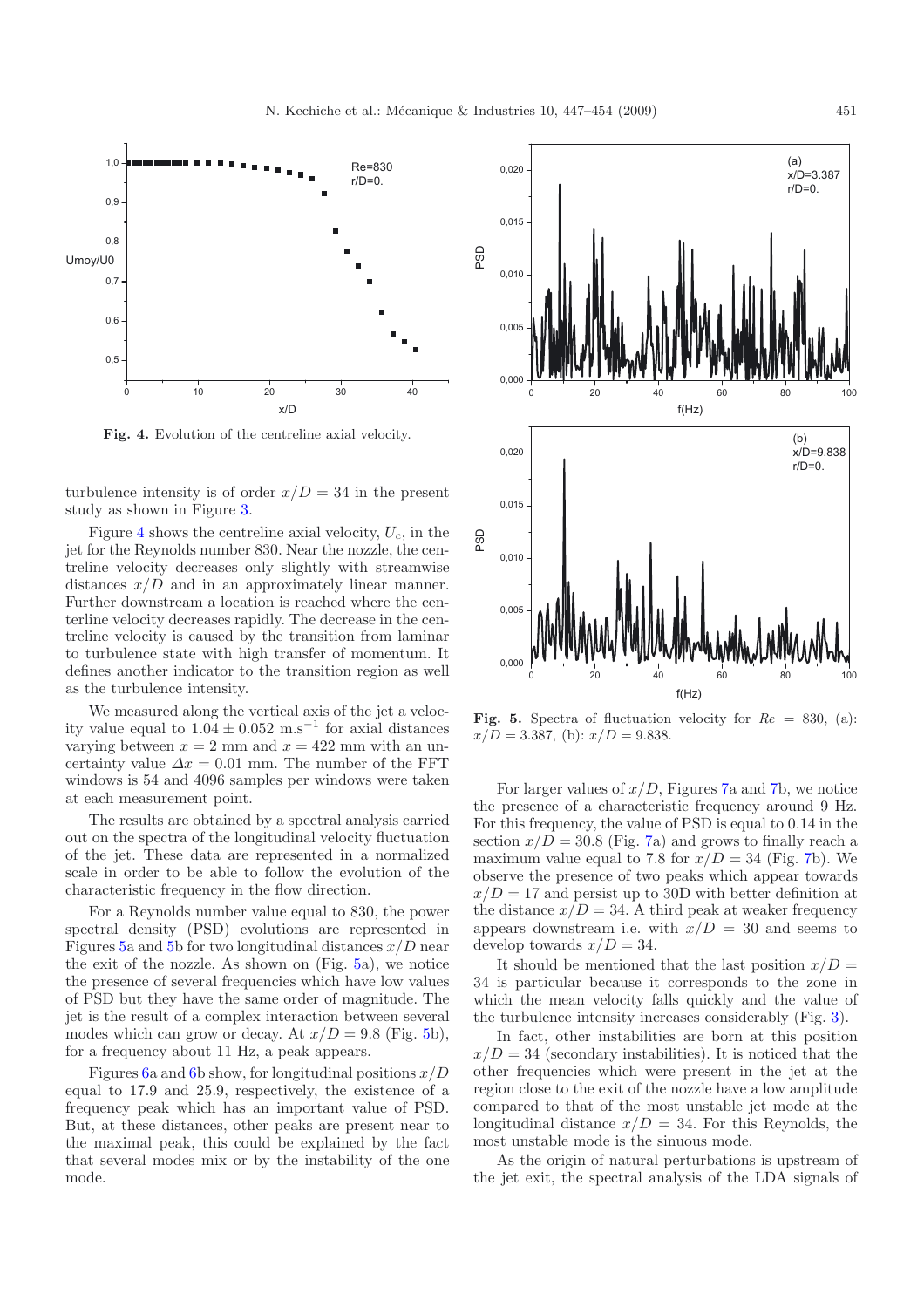

<span id="page-5-0"></span>**Fig. 6.** Spectra of fluctuation velocity for *Re* = 830, (a):  $x/D = 17.903$ , (b):  $x/D = 25.97$ .

the axial component of the exit velocities highlights the presence of a single very fine peak of energy around a characteristic frequency  $f_0$ .

Figure [8](#page-6-0) shows the evolution of the jet frequency of the amplified mode at several  $x/D$  downstream the exit of the nozzle. The variation of the frequency according to  $x/D$  shows that this last parameter keeps an approximately constant value; this is explained by the presence of the sinuous mode characterized by the absence of pairing. This frequency is detectable in the initial zone near to the exit of the jet. When the value of the PSD becomes maximal, the jet selects a frequency value. The characteristic frequency of the jet is determined by the geometry and the velocity of the flow. The initial conditions at the exit of the nozzle are kept constant  $(U_0$  and D are constant) corresponding to a Strouhal number  $St = 0.11$ .

In Figure [9](#page-6-1) we have represented the evolution of the PSD according to  $x/D$  and we note that in the initial zone (potential core) the flow is slightly disturbed. The comparison between the frequencies values at the potential core shows that the noise and the fluctuation of vortical structures have the same energy. Downstream and far from the exit of the nozzle, the vortical structures are



<span id="page-5-1"></span>**Fig. 7.** Spectra of fluctuation velocity for  $Re = 830$ , (a): *x/D* = 30*.*806, (b): *x/D* = 34*.*032.

highlighted by the velocity measurement and the value of PSD is larger compared to the other fluctuations. Upstream from the exit of the nozzle, there is a package of disturbance which will be conveyed by the jet and progressively (more and more downstream from the exit of the nozzle) the jet will amplify the principal disturbance which is characterized by a dominant fundamental frequency. If one represents the evolution of the intensity of the turbulence according to  $x/D$  for the Reynolds number equal to 830 (Fig. [3\)](#page-3-1), one notices that it increases which explains the peak of frequency of the spectrum which increases in the same way [\[21\]](#page-7-19).

In order to compare our results with those obtained using the Laser Tomography measurement technique, the sinuous zone is located and extracted from an acquired image (Fig. [10\)](#page-6-2). The extracted part presents two antisymmetric boundaries in sinusoidal form. Each boundary presents convex parts (creast) and concave parts (trough) [\[22\]](#page-7-21). Indeed, the results of the jet profiles velocity, obtained using the Laser Tomography technique, [\[12\]](#page-7-11) keep a constant value for the longitudinal positions varying between  $x/D = 20$  and  $x/D = 25$ . The phase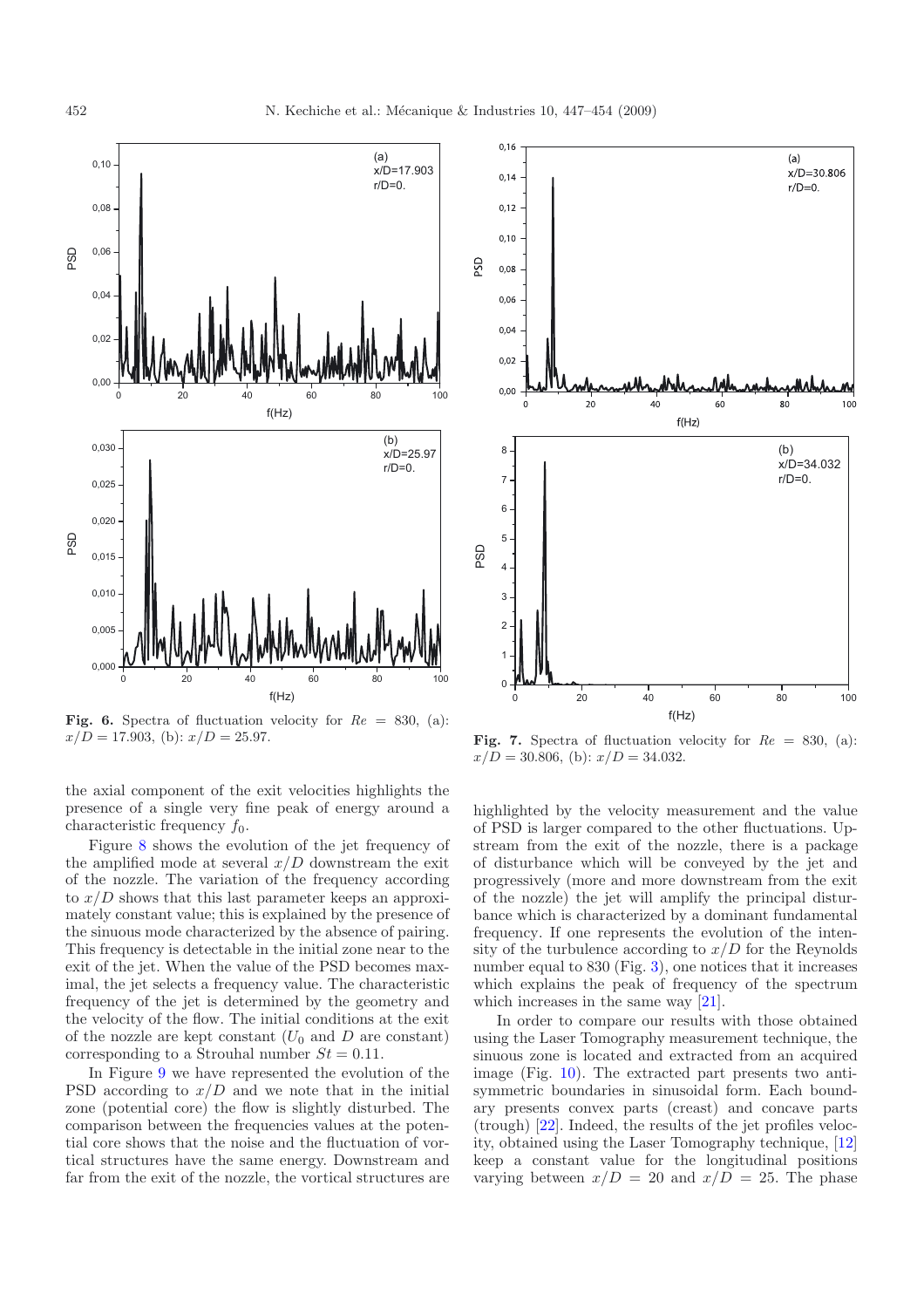<span id="page-6-0"></span>

**Fig. 8.** Evolution of the characteristic frequency.

<span id="page-6-1"></span>

**Fig. 9.** Evolution of the Power Spectral Density (PSD).

velocity is about  $0.46 \text{ m.s}^{-1}$  with an uncertainty value 0.08 and the average wavelength is approximately 54 mm for a Reynolds number equal to 830. The characteristic frequency obtained for the sinuous instabilities is about 8.54 Hz. This value is close to that found in the present study.

The difference between the frequency found by the measurements made by using the LDA and that obtained starting from the images by laser tomography is 0.4%. The information in time given by the LDA technique allows the capture of instabilities that the tomography does not make it possible to see them (appearance of the secondary peaks).

On one hand, the LDA technique measurement proves the existence of many modes of instabilities in the jet since we noticed the presence of several frequencies, on the other hand, the Laser Tomography measurement is limited and showed only the amplified instabilities modes in the jet study.

<span id="page-6-2"></span>

**Fig. 10.** Description of the sinuous mode (Zaouali et al. [\[22](#page-7-21)]).

### **4 Conclusion**

The flow field structures in the central region of the round jet flow were analyzed with the LDA experimental technique. The LDA measurement of the streamwise velocity signal and the Fourier analysis of the frequency of the dominant mode have been carried out. This mode is the most unstable (called helical mode) which occurs in the first shear layer region of the jet.

The value of the power spectral density (PSD) is low for streamwise distances close to the exit of the nozzle. At these distances, the existence of several frequencies is noted. For further longitudinal distances, it becomes very significant for only one frequency which represents the most energetic mode in the jet. The characteristic frequency obtained from this analysis has a value around 9 Hz. A comparison between our results and that obtained using the Laser Tomography [\[22](#page-7-21)] (by determining the phase velocity and the average wavelength) was carried out. Both results obtained for the frequency of the primary transition in the round jet, caused by the antisymmetric mode (sinuous mode), show a satisfactory agreement. The LDA makes it possible to measure the frequencies characteristic of the jet in the sinuous zone with good precision compared to the laser tomography. It is interesting to note that for high velocities (high Reynolds numbers), the LDA technique gives results more precise than those given by the Laser Tomography technique. That opens new possibilities for the analysis of primary and also secondary instabilities. The Laser Tomography does not visualize the other frequencies which can exist in the jet, because its study is limited for a well-defined length and we can not detect all the instabilities modes. Moreover, the visualization time is slow and the flow at this time takes other forms and changes its state that causes the loss of information. On the other hand, the LDA allows local measurements; and the spectra velocities show the existence of several frequencies other than